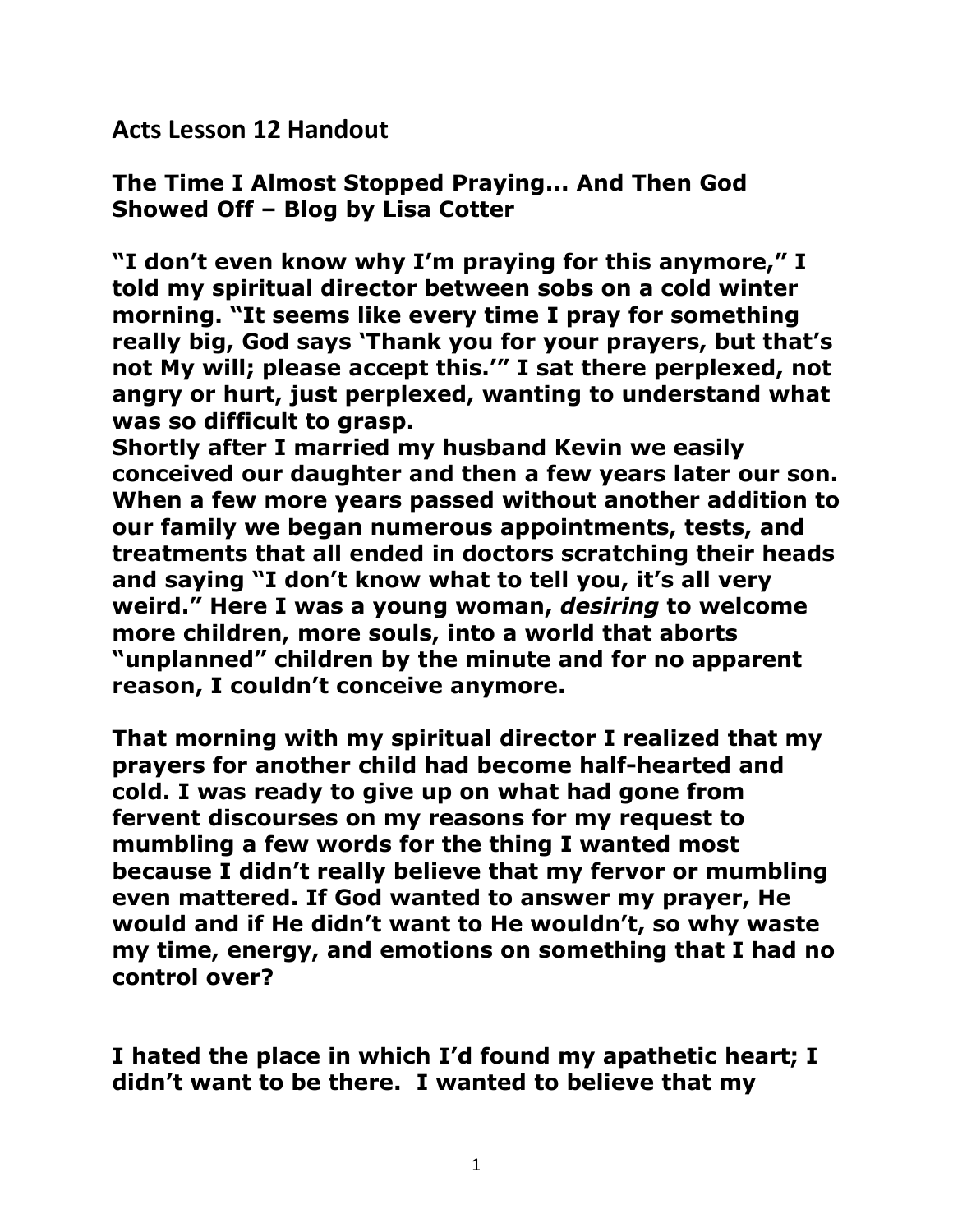**prayers were important to God, that He listened intently like a loving Father and considered my desires carefully. I wanted to believe that He was working for my good and not just answering prayer requests arbitrarily, like I pictured Him doing while He sat on his throne:** *"One for 'to be answered', three for 'to be ignored', two for 'to be answered', ten for 'to be ignored.'"*

**I'd been there before as I waited and watched my dad slip away to cancer and die at 45. I'd been there before as I tried to comprehend the news that my husband's best friend, and a dear friend of my own, was in a coma from a car accident that resulted in his death at 23. I'd been there before on several occasions and in that moment I felt like what I wanted was never what God had planned.** 

**"Lisa," my spiritual director said with extra spunk in her voice, "God does want you to ask. I ask for things all the time and I'm bold and specific in my asking. I'll say I want this thing, on this day, in this way. (Of course, we have to be asking for things that are good, not for say, a million dollars because we want to be spoiled and lazy.) He wants us to tell Him the littlest details of our hearts, and He's waiting."**

**"Ok," I said nodding my head, but not quite convinced. "Always, always ask." She continued, "But be ready for any answer."**

**I took those thoughts home with me and spent the next several months grappling with them. I began to get specific and did my best to be bold in my asking, "I want another child Lord! Bless us again!" And the more I prayed the more I began to have peace, but not peace that made me feel confident that my prayers would be answered, rather peace with "any answer."**

**My heart's desires began to change and so did my request.**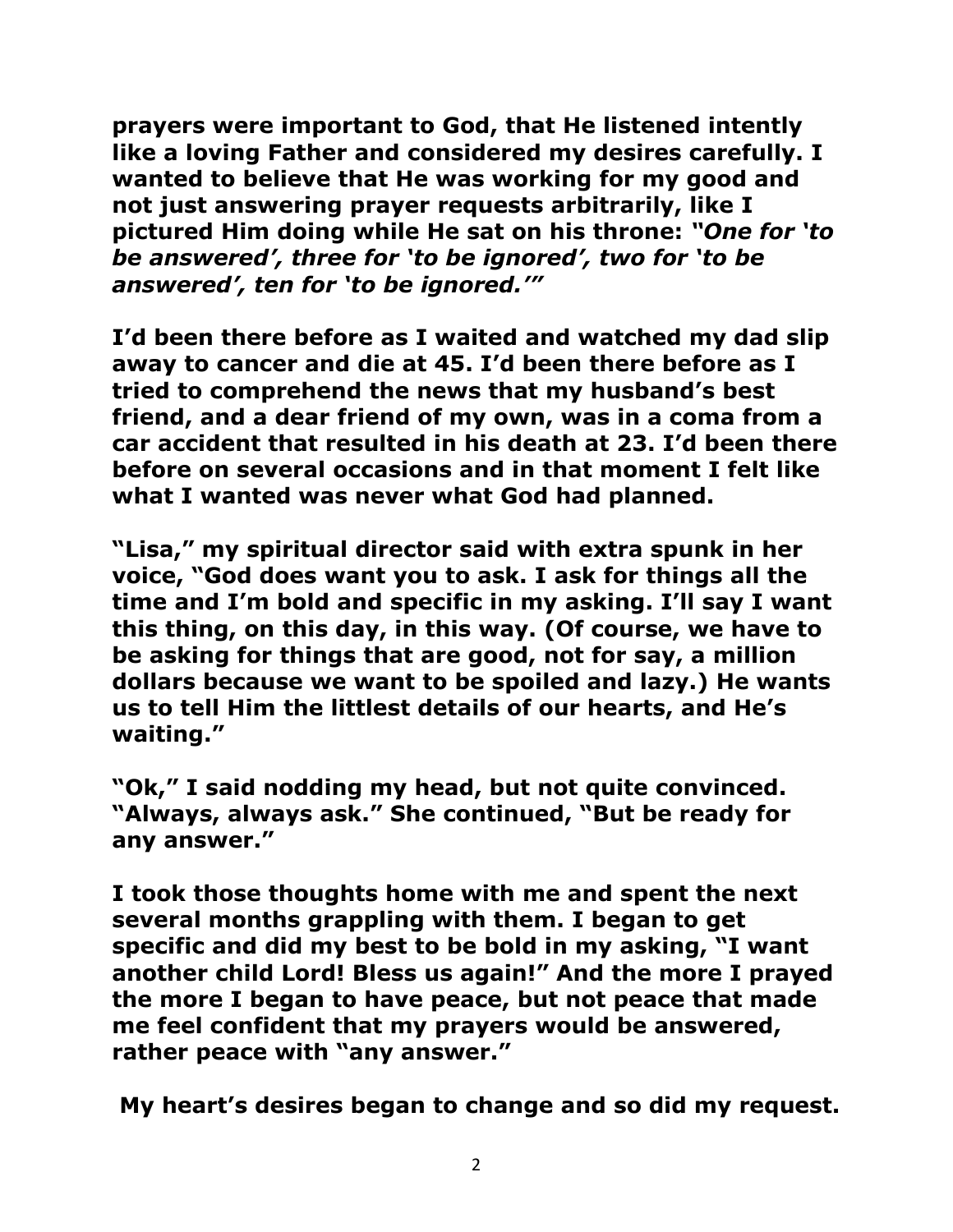**I no longer just wanted another child, I wanted God's Will for the growth of our family. My heart began to conform with the heart of my Father, I started to want only what He wanted, all because I started to really tell Him deep down what I wanted. I had found the grace to be open to His grace and was ready to accept His plan for our family, whatever it might be.** 

**In February my husband and I made an appointment with a specialist as a final attempt to see if we could uncover the underlying issue of our secondary infertility. It was to be the last confirmation of our mysterious inability to conceive. After the appointment we were going to stop any current treatments we were pursuing and live life as if we were not going to be having any more biological children. The night before our appointment I took a pregnancy test because I wanted to be able to share with the doctor that I was 100% positive that I was not pregnant. I casually came back to confirm my negative results and gasped. The test was positive. Two, clear pink lines beamed back at me, something I hadn't seen in almost 4 1/2 years. I was pregnant. In the absolute last moment, God lovingly smiled down on me and said, "My child thank you for only wanting what I want; our wants are now the same."**

**I'm now 14 weeks pregnant and still in a bit of shock. Can it really be that this long awaited miracle has come to me? Learning to conform my heart to the heart of my Father was a long and purifying experience, one I hope I will not forget too soon, as it is easy to forget the good things He has blessed us with.** 

#### **ALWAYS ASK BUT BE READY FOR ANY ANSWER.**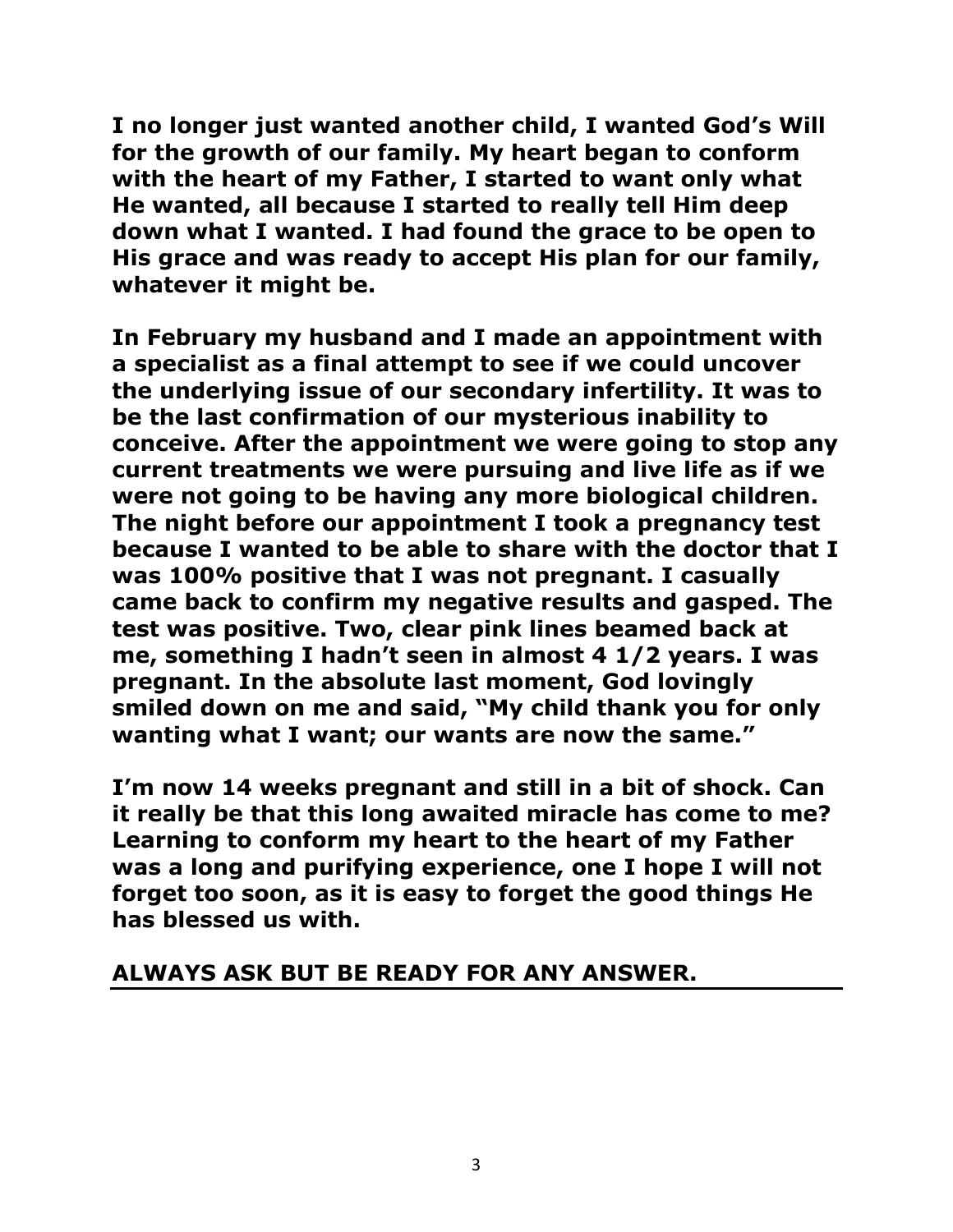**"If the REQUEST IS WRONG, God says, 'No.'**

**If the TIMING IS WRONG, God says, 'Slow.'**

**If YOU ARE WRONG, God says, 'Grow.'**

**But if the request is right, the timing is right, and you are right, God says, 'Go!'**

# **[4him](http://www.lyricsfreak.com/4/4him/) – Why**

**They say that into every life Some rain must fall For the pain is no respecter Of the mighty or the small But sometimes it just seems so unfair To see the One who's had more than His share Oh, it makes you wonder why And Lord I wouldn't second guess Your mighty plan For I know You have a purpose That's beyond the scope of man If You look inside my heart You will find That I have always been the trusting kind Oh, but still I wonder Why do the rainy days have to come? When the storm clouds hide the sun I wanna know why? Why when the reasons aren't clear to me When it all is a mystery I want to know why? And though down here I may not understand I won't let go of the unseen hand For it holds the reasons why The Lord has never been afraid of honest prayers And He won't allow the burden To be more than you can bear When He knows that your trust is in Him**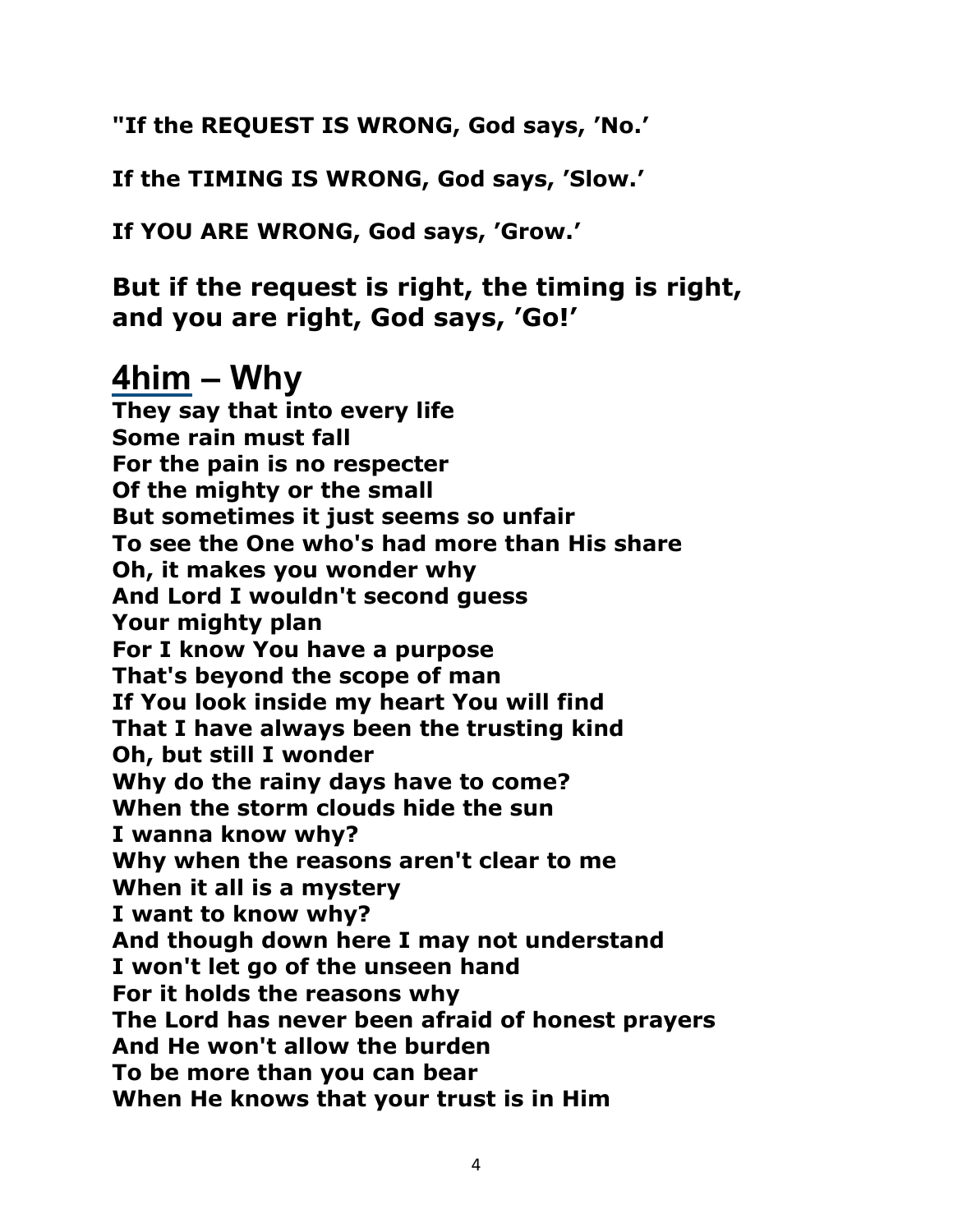**He doesn't mind the questions now and then Even if you wonder Why do the rainy days have to come? When the storm clouds hide the sun I wanna know why? Why when the reasons aren't clear to me When it all is a mystery I want to know why? And though down here I may not understand I won't let go of the unseen hand For it holds the reasons why** 

**Acts 3 (NASB95)** 

**1 Now Peter and John were going up to the temple at the ninth hour, the hour of prayer.** 



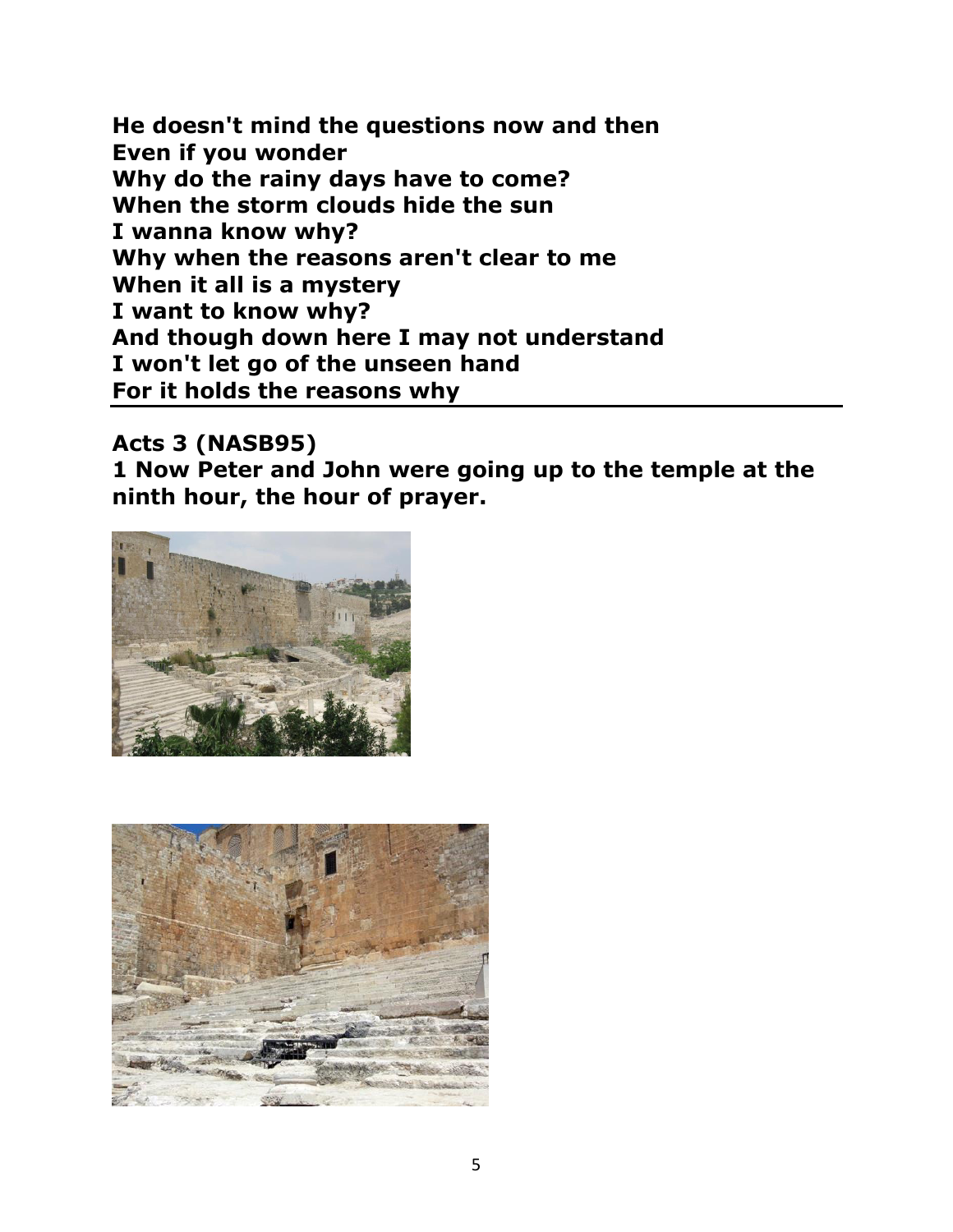**2 And a man who had been lame from his mother's womb was being carried along, whom they used to set down every day at the gate of the temple which is called Beautiful, in order to beg alms of those who were entering the temple.** 

**Psalm 139:13 You made all the delicate, inner parts of my body and knit me together in my mother's womb.** 

**Exodus 4:10Then Moses said to the LORD, "Please, Lord, I have never been eloquent, neither recently nor in time past, nor since You have spoken to Your servant; for I am slow of speech and slow of tongue." 1[1The LORD](http://biblehub.com/hebrew/3068.htm) [said](http://biblehub.com/hebrew/559.htm) [to](http://biblehub.com/hebrew/4310.htm)  [him, "Who](http://biblehub.com/hebrew/4310.htm) [has made](http://biblehub.com/hebrew/7760.htm) [man's](http://biblehub.com/hebrew/120.htm) [mouth?](http://biblehub.com/hebrew/6310.htm) [Or](http://biblehub.com/hebrew/176.htm) [who](http://biblehub.com/hebrew/4310.htm) [makes](http://biblehub.com/hebrew/7760.htm) [him](http://biblehub.com/hebrew/483.htm)  [mute](http://biblehub.com/hebrew/483.htm) [or](http://biblehub.com/hebrew/176.htm) [deaf,](http://biblehub.com/hebrew/2795.htm) [or](http://biblehub.com/hebrew/176.htm) [seeing](http://biblehub.com/hebrew/6493.htm) [or](http://biblehub.com/hebrew/176.htm) [blind?](http://biblehub.com/hebrew/5787.htm) [Is it not I, the LORD?](http://biblehub.com/hebrew/3068.htm)** 

**1 John 5:14–15 (NIV84)** 

**15 And if we know that he hears us—whatever we ask—we know that we have what we asked of him.** 

**14 This is the confidence we have in approaching God: that if we ask anything according to his will, he hears us.** 

**Acts 3:3 When he saw Peter and John about to go into the temple, he began asking to receive alms.** 

*We need to change our perspective – instead of "God won't heal me and make my situation better – I can't do anything for Him"*

*To "God isn't healing me or making my situation better SO I can do something great for Him"*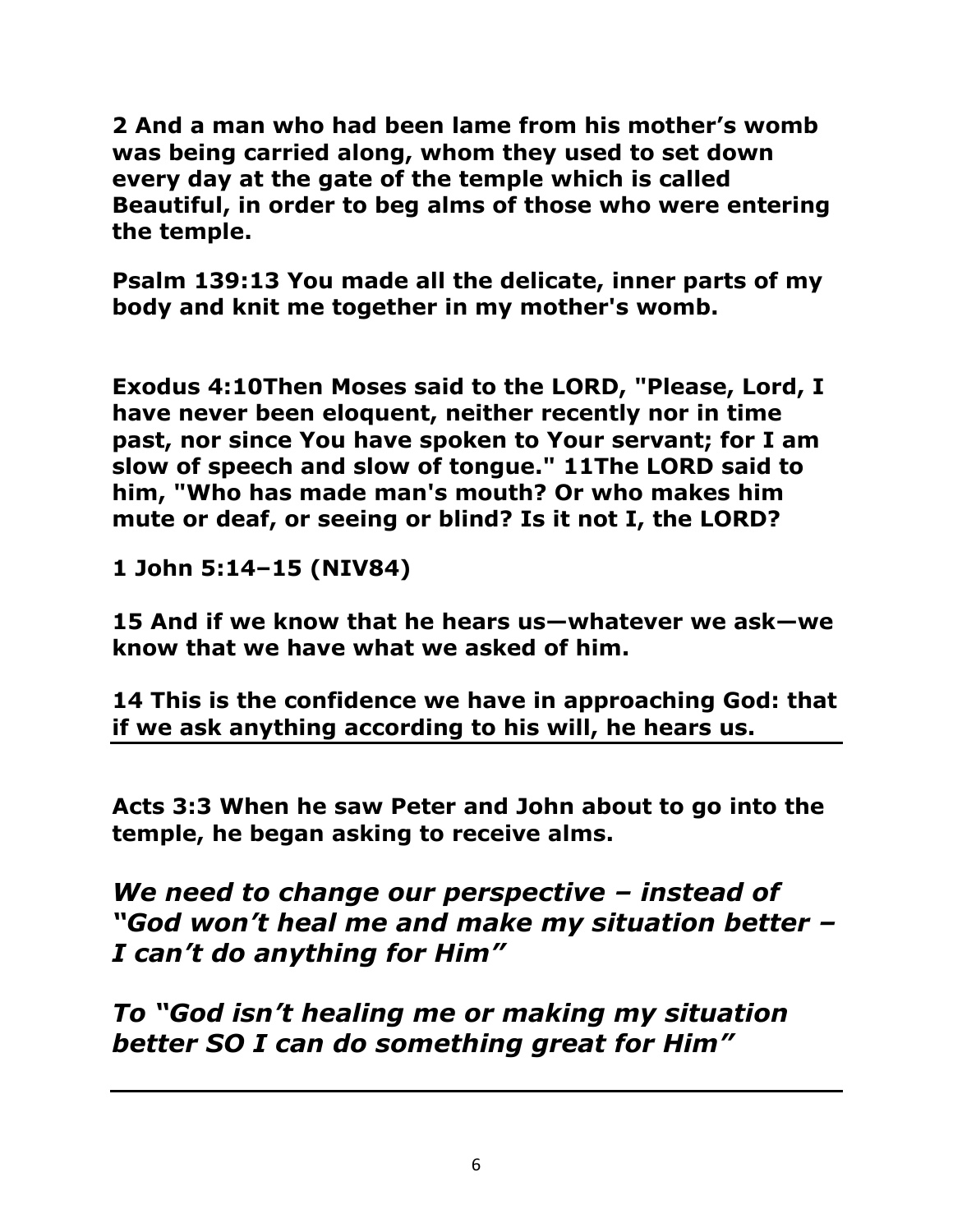**Acts 3:4 But Peter, along with John, fixed his gaze on him and said, "Look at us!"** 

**5 And he began to give them his attention, expecting to receive something from them.** 

**6 But Peter said, "I do not possess silver and gold, but what I do have I give to you: In the name of Jesus Christ the Nazarene—walk!"** 

**7 And seizing him by the right hand, he raised him up; and immediately his feet and his ankles were strengthened. 8 With a leap he stood upright and began to walk; and he entered the temple with them, walking and leaping and praising God.** 

**9 And all the people saw him walking and praising God; 10 and they were taking note of him as being the one who used to sit at the Beautiful Gate of the temple to beg alms, and they were filled with wonder and amazement at what had happened to him.** 

**Mercy Me– Even If.** 

**They say sometimes you win some Sometimes you lose some And right now, right now I'm losing bad I've stood on this stage night after night Reminding the broken it'll be alright But right now, oh right now I just can't It's easy to sing When there's nothing to bring me down But what will I say When I'm held to the flame Like I am right now I know You're able and I know You can Save through the fire with Your mighty hand But even if You don't My hope is You alone They say it only takes a little faith To move a mountain Well good thing**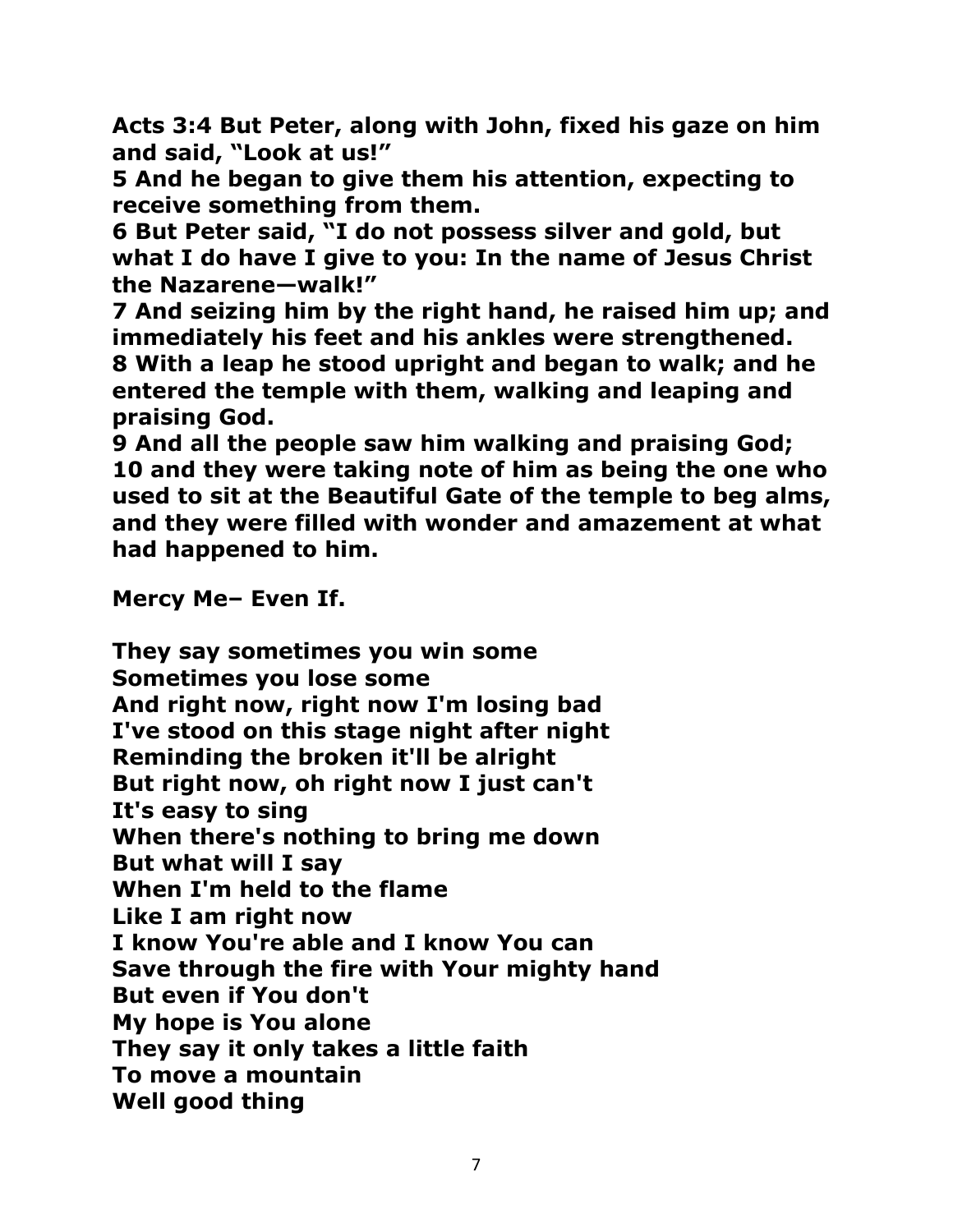**A little faith is all I have, right now But God, when You choose To leave mountains unmovable Oh give me the strength to be able to sing It is well with my soul I know You're able and I know You can Save through the fire with Your mighty hand But even if You don't My hope is You alone I know the sorrow, and I know the hurt Would all go away if You'd just say the word But even if You don't My hope is You alone You've been faithful, You've been good All of my days Jesus, I will cling to You Come what may 'Cause I know You're able I know You can I know You're able and I know You can Save through the fire with Your mighty hand But even if You don't My hope is You alone I know the sorrow, I know the hurt Would all go away if You'd just say the word But even if You don't My hope is You alone It is well with my soul It is well, it is well with my soul** 

**I pray for what I want.** 

**But I pray for what God wants more.** 

**I know He will do what is best.**